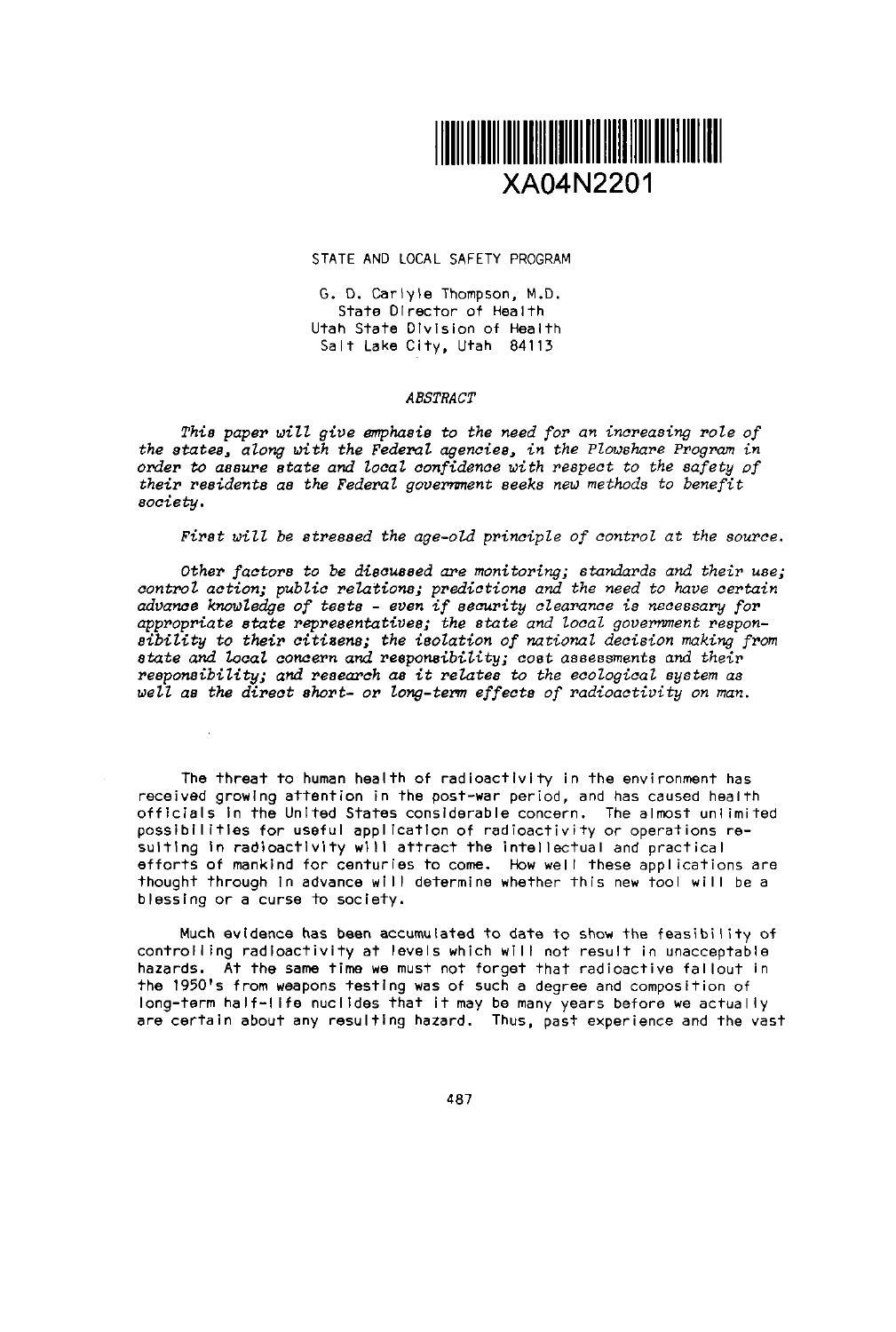complications of the subject argue against any complacency about our present level of knowledge. We simply cannot take It for granted at this juncture that our past control of radioactive exposure has been adequate nor that It will continue to be adequate without greatly increased attention to the entire subject and greater planning effort directed toward major decisions concerning use of the new tools we have found. This symposium Is in Itself an Indication of this concern and a response for that concern.

Control of environmental pollution at the source has been regarded as the most effective means of removing or forestalling threats to the health of the population. The philosophy Is still sound, and must be applied in all cases to the limit of practicality, and especially In the case of radioactivity, since everyone agrees that no unnecessary radioactivity should be Imposed on the environment. When the standard practice of treating effluents becomes Impractical, as seems evident In the Plowshare Program, the decision as to whether or not to continue promoting the possible benefits of a program to society revolves around questions of how adequate are our predictions and measurements of contamination and what are some long-term effects of pursuing a certain course of action. The subjects thus opened up Include monitoring, standards, controls, public relations, methods of prediction, state and local government responsibility, the Isolation of national decision making from state and local government concern and responsibility, costs of surveillance and related actions, and planning of research.

Utah's geographical position with respect to the Nevada Test Site has served to emphasize the critical responsibility devolving on state and local health officials in protection of the population against radioactive contamination, especially when source control Is not feasible. Several papers eariler In this symposium have identified our downwind location. Other states have been involved in the usual sources of radioactivity, but many of these do not present the problems of extensive monitoring or the critical public relations problems which have been experienced in connection with tests in Nevada.

As a result of the 1962 contamination experience, which involved Utah milk supplies to a high degree, Utah was obliged to move into an extensive monitoring and laboratory program which it could not have supported without substantial financial help from the Public Health Service. The 962 event has been reported before and will not be elaborated here except to say that it has sensitized people in Utah to the potential hazard which exists at the Nevada Test Site.

As indicated by SLIDE 1, at the present time Utah has eighteen air monitoring stations which operate twenty-four hours a day throughout the year. Operators are instructed to call the State Health Division personnel involved, night or day, when readings of atmospheric radioactivity exceed a certain pre-determined figure. This is calculated to give early warning for the purpose of Intensifying the regular milk monitoring procedures. Bi-weekly samples from milk tankers (routes shown on the slide) covering all major grazing areas in the state are analyzed for iodine-131, strontium-89 and 90, cesium-137, and barium-lanthanum-40. The existence of this monitoring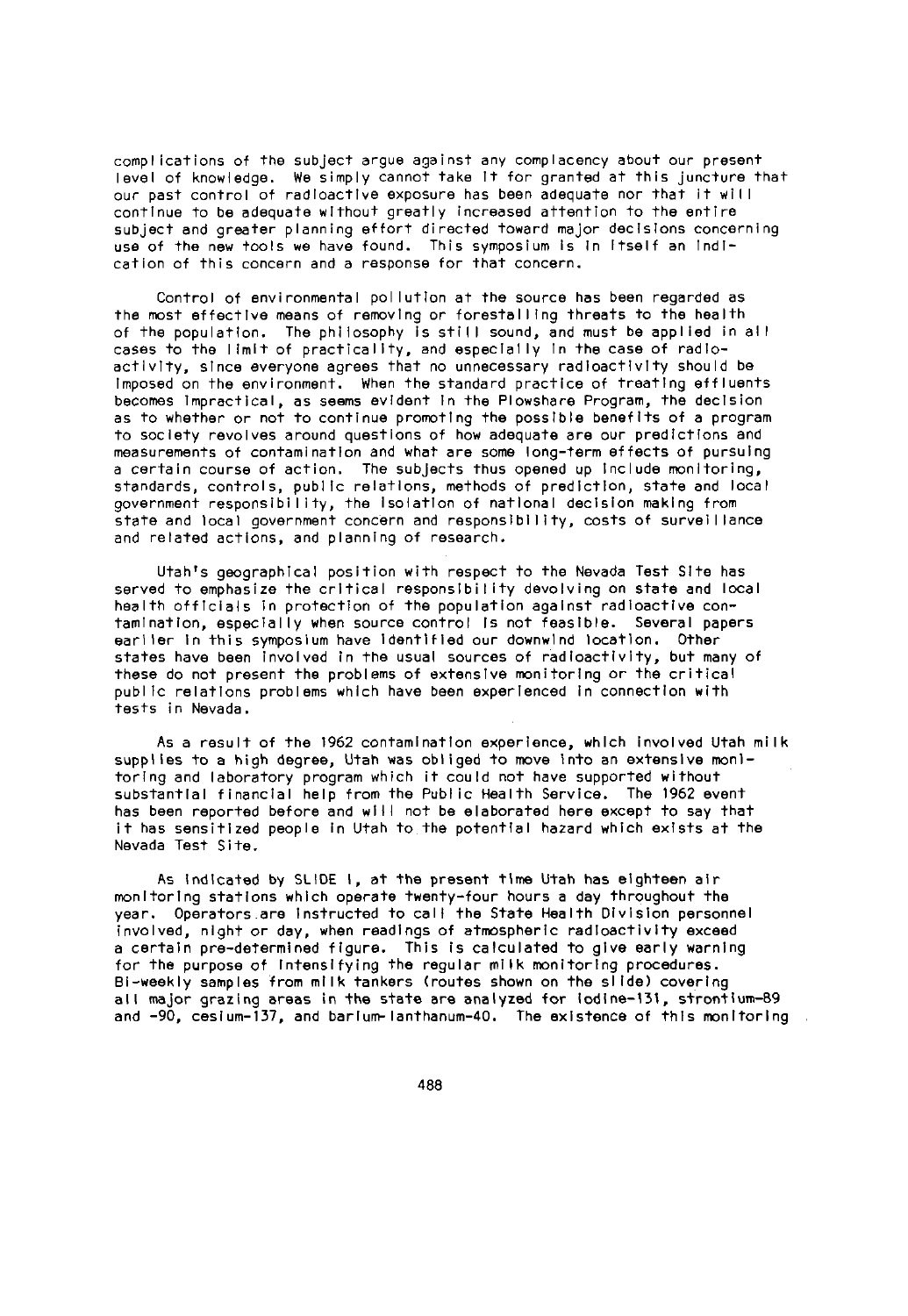network in 1962 would have better prepared Utah for that event. The Utah network has gradually evolved since that time.

SLIDE 11 indicates air monitoring results collected in Salt Lake City, and shows examples of types of results obtained with this monitoring network. The first peak resulted from the cratering shot of 1962; the second, in the same year, is from an unscheduled venting at the test site; the next three peaks are those resulting from Chinese testing; and the final one is from the scheduled venting at the Nevada Test Site in December 1968.

In the middle and late 1950's the Salt Lake air monitoring station, the only station in continuous operation, identified atmospheric fal lout from the Nevada Test Site at levels 5 to 7 fold greater than the 1962 Salt Lake City peak shown in Slide I.

The pattern of deposition of fallout over the state from this "Schooner" shot is indicated by SLIDE III which shows the air results of each of the Utah stations. Charts for each of the Chinese shots show a similar pattern for both air and milk.

In addition, a statewide monitoring system for detection of tritium in water is now getting underway. These activities, related almost entirely to earlier testing programs, will become more important as the testing activities increase, whether due to weapons testing or Plowshare projects.

Not only is the Utah monitoring system presently considered to be an absolute minimum commensurate with the possible hazards involved, but it is furthermore our opinion that the system must be expanded in the future if the proposed Plowshare Program continues. One of the reasons for this is the past history of prediction fa lures which were related initial ly to weapons testing programs. There is ample evidence in Utah to show that the most careful meteorological predictions of fallout paths do not materialize in every case, and that without an extensive monitoring system there is no way of detecting the possible exposure of the population resulting from certain atmospheric testing activities. And, for that matter, there is no way to assure the population that fallout did not occur..

Needless to say, the State or local health official is not discharging his responsibilities in any adequate degree if he is not prepared to answer with reasonable precision the questions "Was there any environmental contamination in Utah as a result of the last test, where did it occur and at what levels?"

Constant updating of laboratory capability is also a necessity, resulting in added expenses far beyond those originally contemplated. For example, at considerable extra cost, we have recently acquired a liquid scintillation counter to handle our tritium samples. We are now faced with the acquisition of an additional chemist because our original staff is far overloaded in view of the increasing amount of envirionmental monitoring found necessary. This will be intensified, of course, as activities involving nuclear fission increase in the area.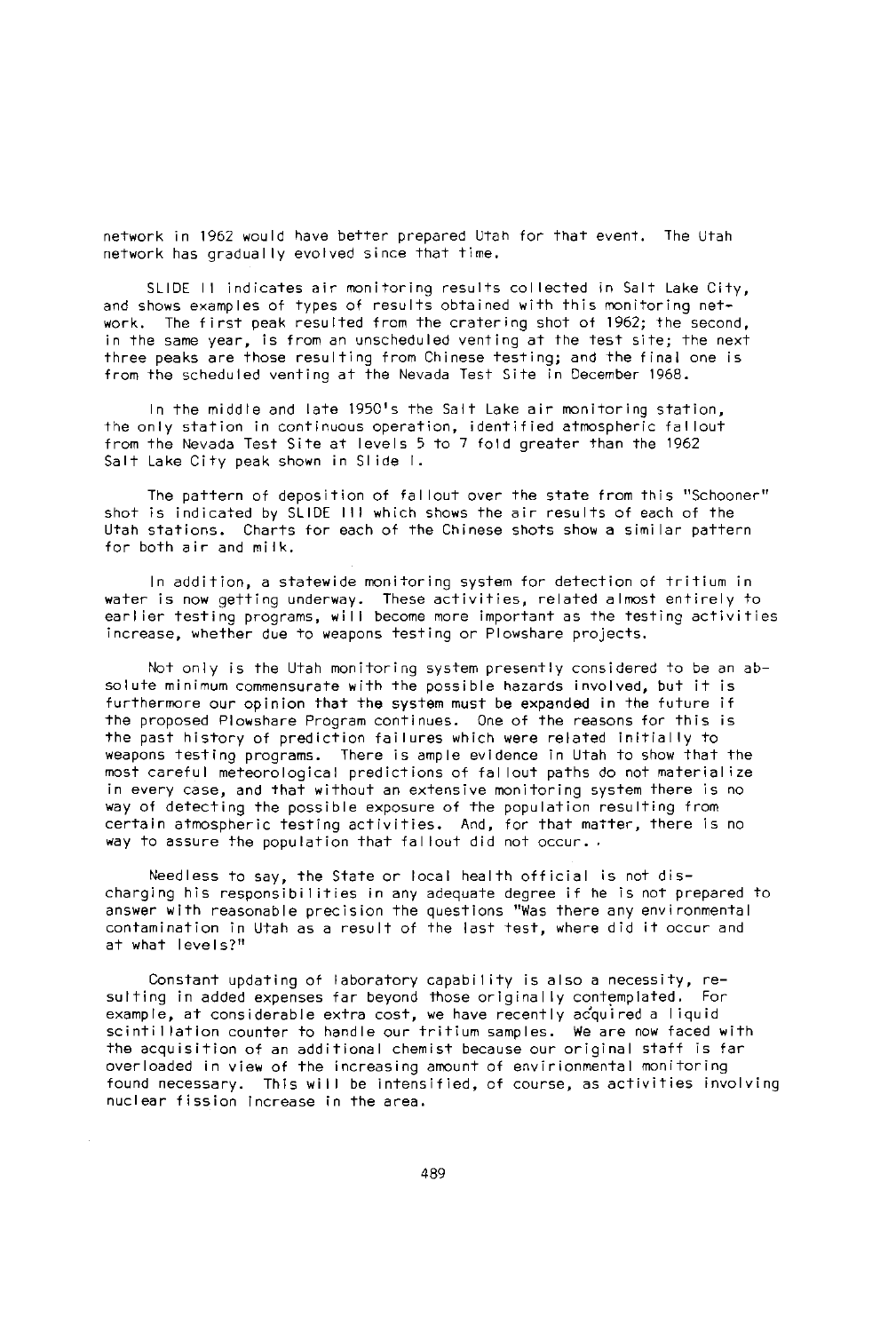Assuming that monitoring capabilities are adequate, the question of standards is the next important consideration. Much work has been done in this area both nationally and internationally, and ther exists an abundance of highly technical reports related to the subject. What is sometimes lacking is interpretation in a way which will make application of the standards practical as well as sound in the sense of protecting public health. This problem is being attacked from many angles and hopefully will yield to an adequate solution; however, it must be recognized that new scientific information is being accumulated at such a rapid rate that we will never have a set of standards which are not subject to revision as new evidence comes in.

Differences of opinion with regard to standards are inevitable. This has been so throughout the history of environmental controls, and radioactivity could not be expected to constitute an exception. State and local health departments must rely heavily on the resources of the Federal Government and others in developing standards, but in the final analysis they must assume full responsibility for the precise levels of protection which are applicable to a given segment of local populations. Therefore, they cannot blindly accept standards which are handed down from some other agency, but must evaluate them thoroughly with whatever resources they can develop. One such resource in Utah is the Radiological Health Advisory Committee. This committee was appointed in Utah after the *1962* incident, and is composed of well-known and highly respected experts in their fields. The committee's recommendations are respected and provide the Health Division with a factual and effective base for action. The committee acts as a clearing house for technical radiological health information and is responsible for recommendations to the State Board of Health on various points, including standards, operating surveillance and control programs.

A foreseeable complication in the area of standards development is in the increasing number of ways by which human beings can be exposed to radioactivity. This grows out of the great usefulness of radioactivity both to science and industry, as previously mentioned, and the guarantee that under these circumstances inventive minds will be devising new applications continuously. Standards are often based on exposure from a single source, and shielding and other requirements are based on the single-source, multiple-exposure concept. Not only are some states potentially exposed to nuclear testing as an important source of irradiation, but they must be continually concerned with multiple exposures in numerous radioactive devices which may come to be in almost constant use. This seems to suggest a need for rather comprehensive planning in the 5tandards-setting process.

The question of control action more often than not relates to controls over a rather specific use of radioactivity, as radiography, isotope use, laboratory experimental use, etc. *In* general, it can be said that good progress has been made in this area and controls so far adopted are achieving some success. In Utah, the word "control" conjures up a necessity of taking action with respect to use of foodstuffs, and possibly water, resulting from incidents which occur beyond the State's limits of *jurisdiction,* such as at the Nevada Test Site. In 1962, Utah found it necessary to actually apply certain controls to the use of milk, but the problems related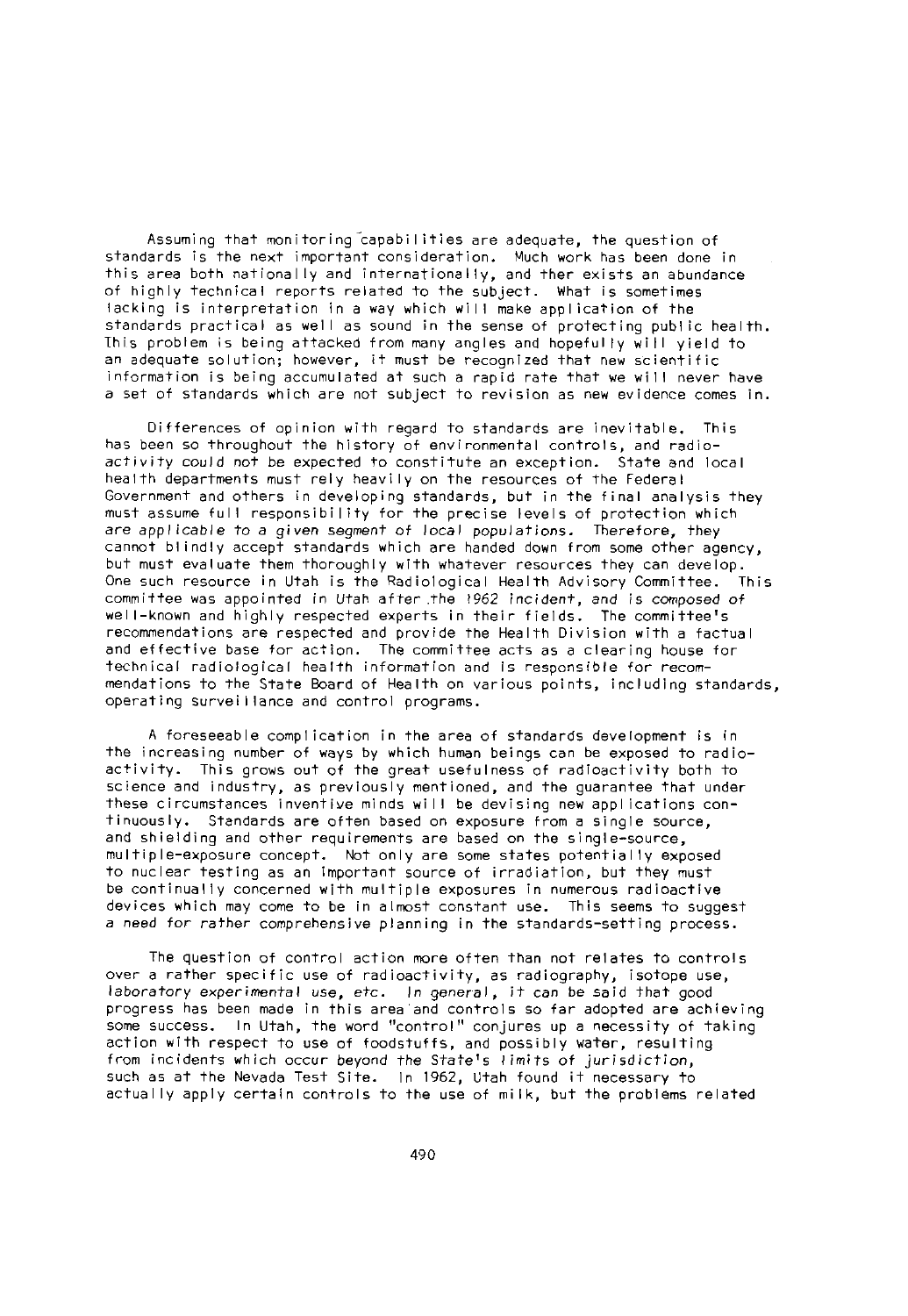to that experience make us sensitive to the need for continual refinement of plans which will be brought into effect in the event of another major contamination incident.

It must be recognized that if our monitoring capabilities are adequate and if the Information achieved through monitoring is properly assembled and evaluated, the term "control" might possibly be extended to some efforts at curtailment of Plowshare types of testing. This question was never ser-IOU51Y considered In connection with weapons testing, which have a strong defense connotation. It is obvious that it must be considered in all cases of peaceful application of nuclear energy.

While this paper does not presume to determine the need for nuclear testing, weapons or Plowshare, nor to determine the validity of its purpose, It does presume that once this determination is made to fulfill government policy, all effort must be devoted by the Federal government to protect the health of the public.

Apart from the real dangers to the human population which radioactivity causes, there Is another question embodied In the term "public relations" which has great significance, not only In Utah but everywhere else in the country, and possibly In the world. Radioactivity Is a glamour subject, and has attracted wide attention, even on the part of the average citizen. Sometimes, besides being fascinating, It Is as someone said, a little "scary", and this gives rise to problems which state health departments must face.

A good and effective public relations program In this area is absolutely essential under any circumstances, but It must have equal priority with control action In the case of radioactivity, and particularly the type of radioactivity which originates beyond the State's borders as a result of planned action by man.

The State and local agencies must be prepared to reassure the public that no hazard exists just as often as they must be prepared to take control action. Sometimes the most Innocuous release In the press about the existence of radioactivity In any concentration will evoke a strong public reaction which needs to have a counter reaction by responsible officials. At no time should the public be fooled about the true facts, but obviously, when no hazard exists, the State agency should be in a position to state this fact unequivocably and with solid backing from scientific measurements. This is one of the major reasons for the extensive monitoring and laboratory capabilities already mentioned.

This problem also requires some expertise in dealing with the press, which again devolves on the State and local officials. Even the best scientific Information can be quo+ed Incorrectly and produce a near public panic as the result of misinterpretation. Obviously, much energy should be directed toward the prevention of such misinterpretation.

One aid in connection wth these problems could come from detailed knowledge which mght be available with regard to planned tests. In the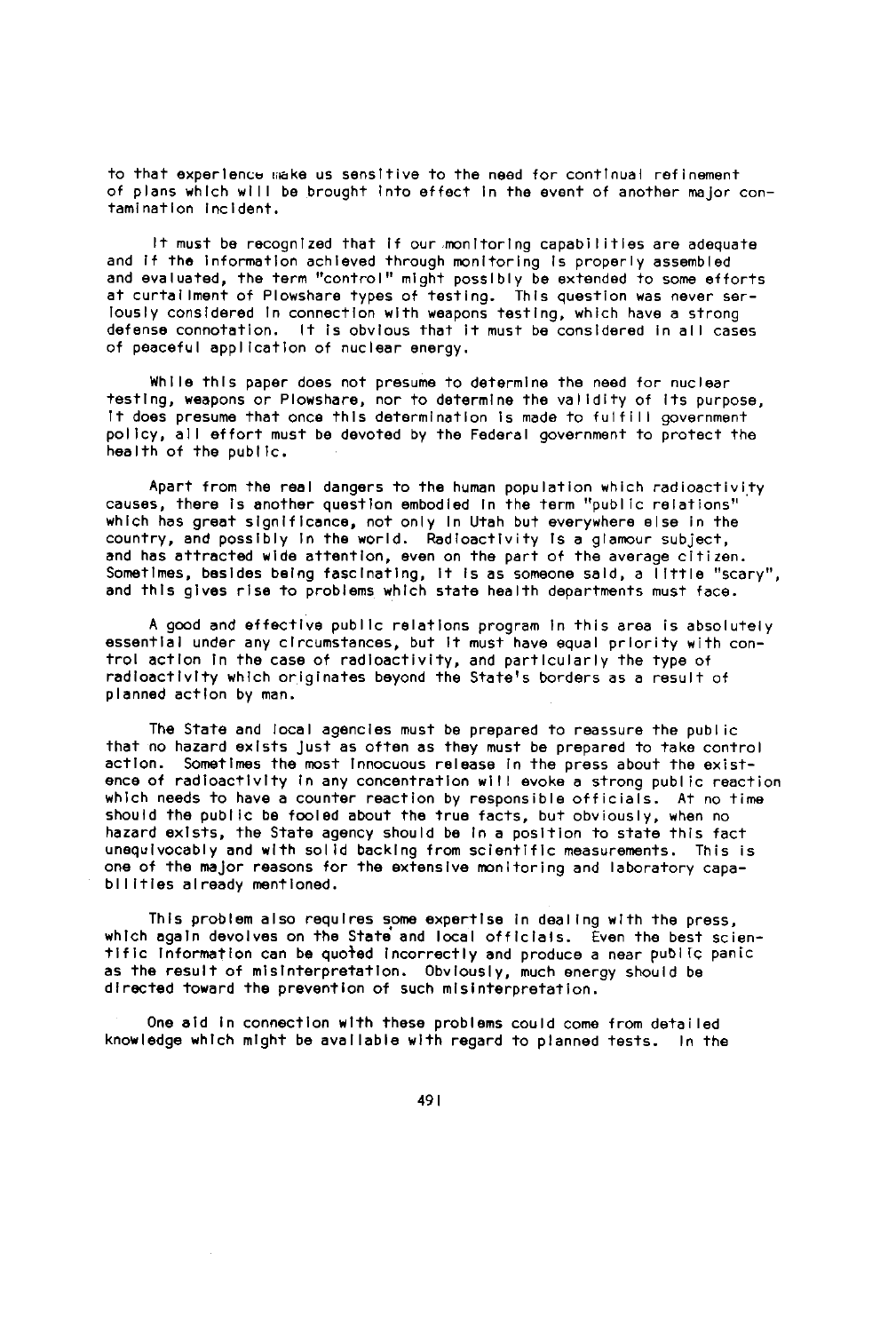past certain tests of necessity were shrouded in secrecy, and release of advance Information even to State officials was possible only to a very limited degree. As testing becomes more complicated, It becomes more and more necessary that State officials have complete details of planned tests prior to the event, in order that monitoring and other activities can be geared to meet the needs. If release of such nformation to these officials requires security clearance, this should be provided automatically, after the necessary checks, of course, to Insure adequate security. It seems likely that no one can provide all of the complicated monitoring needed If there Is no hint as to the specific Isotopes which are likely to be produced. Again, as Important as this knowledge Is to those conducting the tests, it Is equally Important to State and local officials who have the responsibility of protecting the citizenry within their urisdiction, and of avoiding misinterpretations of Information which could lead to panic or other undesirable results.

An aspect of the overall problem which needs more emphasis Is the Isolation of national decision-making from state and local concern and responsibility. It seems unlikely that a Federal Agency making a decision whether or not to conduct a test program can have the same sense of responsibillty to a specific population group as a state or local health officer who has to cope with the results of that decision. At the State level, the health agency has almost daily contact with many of the people who may be involved In any adverse developments, he has almost dally contact wth industry officials who might be involved, such as the dairy Industry, and he is going to be held more directly accountable for any adverse effects of the decision-making process. Involved here, of course, Is the public relations problem previously mentioned, but It Is not a matter alone of public relations.

The day-to-day decisions of the State health officer are put to test in a practical sense and reacted to more promptly and directly than can ever be the case for a similar official at Federal level. Even If the State official desires to hide behind the curtain of Federal standards and responsillbIty, he cannot long exist In this position. Sooner or later, he will have to face up to his responsibilities or turn his task over to someone who will. The point Is that the State health officer or his author ized representative must be directly informed of all pertinent data of any testing program which may distribute radioactivity over the State area.

This, of course, raises the question of who shall bear the costs of added surveillance and control procedures. Some basic monitoring costs are the proper responsibility of state programs, but It seems logical that the Plowshare program, being essentially of a research and development nature, should absorb most of the cost Imposed on States for radiation monitoring related to this program, and also of the associated control.

As has been mentioned previously, the cost of monitoring can become a major item for a state, and could be completely beyond state capabilities. This will vary with each state. Currently, however, few states, if any, are adequately prepared. Nevertheless, If the hazard is Imposed by decisions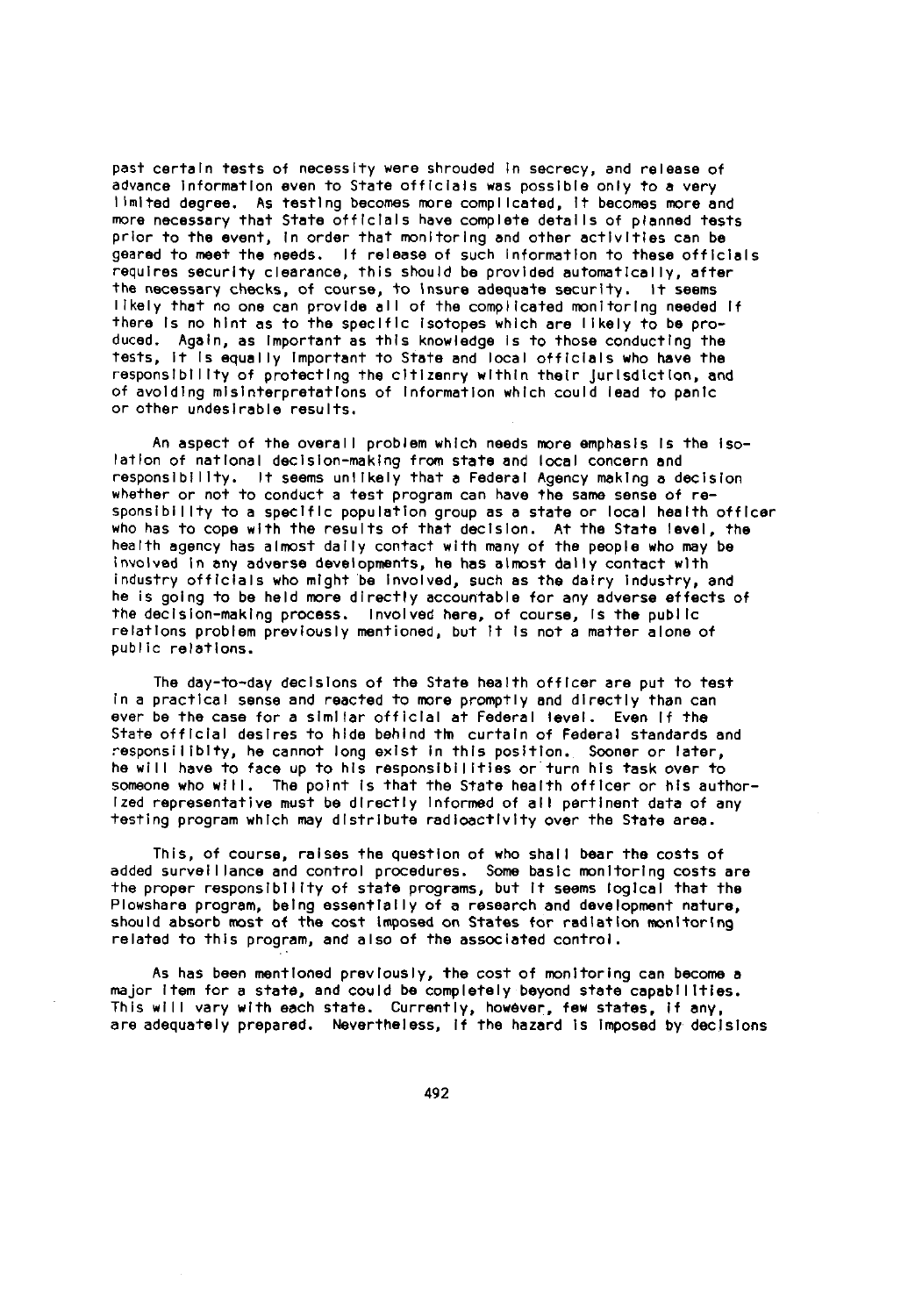to aid society through development of new processes, those responsible for the.decision should see to it that states have enough resources to provide the basic essential monitoring, and to expand it as necessary to meet new needs, whether these develop from expanded uses of radioactivity or from advances in knowledge which dictate greater sophistication in monitoring and analysis capabilities. This need will continue to vary with the States. It is most critical for Utah because the State is both relatively small and its location is readily subject to effects from the testing programs.

Other costs, which hopefully can be avoided, but which still must be considered as possibilities, relate to control action found necessary when food or water become contaminated beyond acceptable use levels. Utah's 1962 Incident was estimated to result in total cost to industry of about S80,000 and total cost to government, beyond normal activities, of about S37,000. Compared to the high cost of testing such an explosive, these costs are small, but for states of small population these are large, and much more so when repeated and when added to other related costs nech as monitoring and laboratory services. Deliberate planning to experiment with peacetime uses of atomic energy certainly should include a positive plan to pay such costs, however large they may become. Acceptance of this philosophy might succeed in transferring some of the direct responsibility mentioned previously from local to national level.

Another cost considered to be an essential part of the activities under discussion, although not exclusively attributable to them, is that of research. Not only Is basic research involved, but also some applied research as it relates to the eco-system and the long-term results of small deposits of radioactivity in the environment. These small deposits cannot be considered immediate hazards under any circumstances, and yet they might eventually be serious hazards, particularly when they involve isotopes with long half-lives.

A research program to investigate all aspects of this problem cannot be simple and certainly will be costly. Most of this research is already being done, but again, Utah's peculiar relationship to the testing area seems to argue for an even more complete effort in this particular area, as well as projected research activities for a long time in the future. While we are emphasizing Plowshare activities at this Symposium, it is not too late to also emphasize the need for support of research activities already underway or that should have been undertaken as a part of the weapons testing program. If this Is not accepted In advance, it may prove difficult to accomplish afterwards. For example, the Utah-Nevada-Arizona fallout study was initiated after the event of 1962. This year we are finding great difficulty in continued fnancing for a series of reasons none of which we in Utah are able to accept. Such research should not exclude the development of better methods of monitoring as well as development of control methods which might some day become necessary.

Again, as mentioned previously, the allocation of this type of cost to the Plowshare program should be done with the full realization that it may lead to decisions to curtail the testing program. Certainly this is not too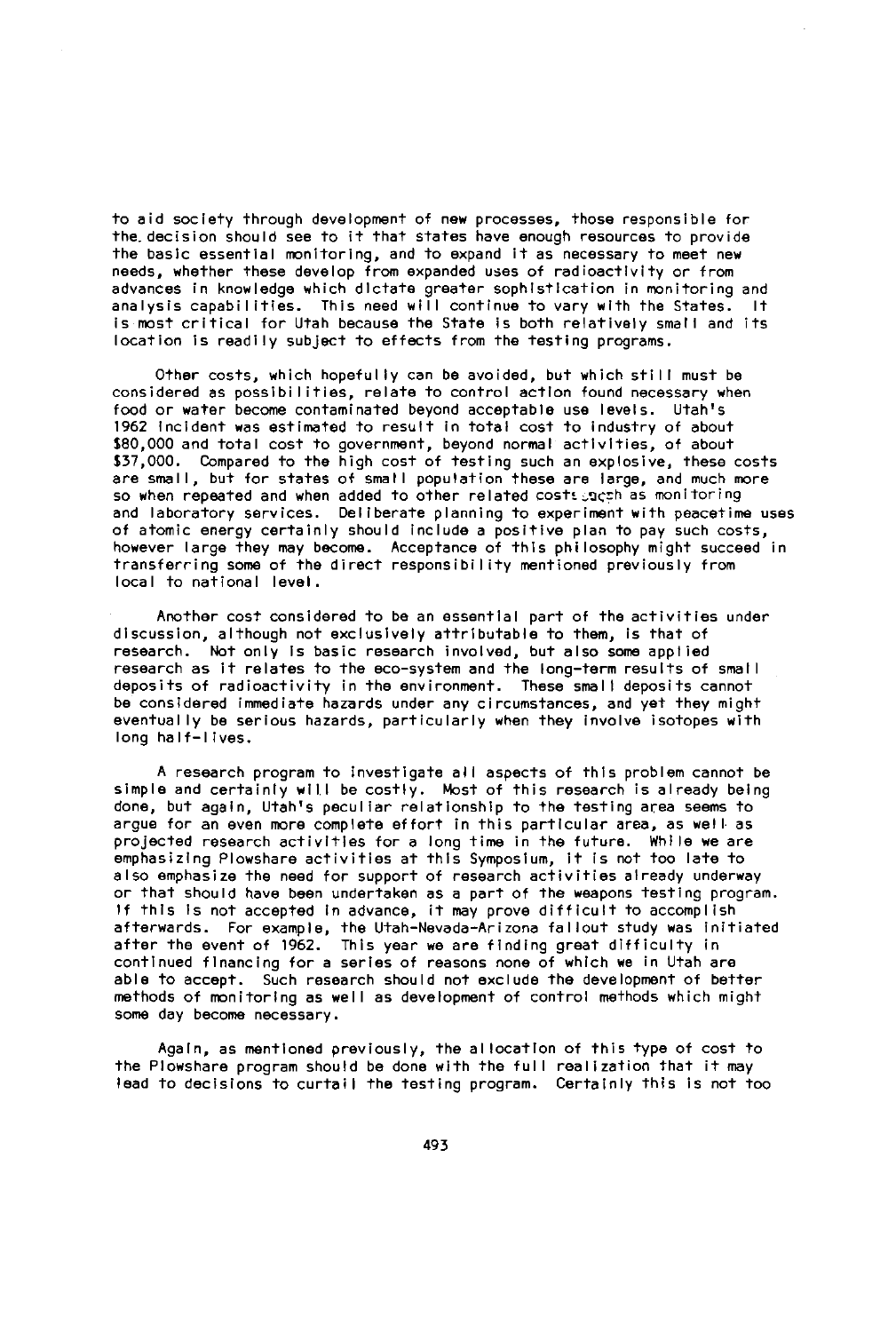much to ask in the interests of not only the population In Utah but populations through the country and possibly the world.

It should also be mentioned that there are still wide gaps in our knowledge covering the direct short-term effects of radioactivity on man. This became evident when we were pressed for decisions about how high atmospheric levels could get and for how long before we would declare a crisis and Instruct the public on special protective actions. Existing standards relating to this matter simply are inadequate to be of real practical value. At least, In Utah, I believe we would take control action at lower levels of exposure than the current standards seem to suggest. While it may be true that some of the research in this area needs to be financed by other agencies, it again seems logical that the Plowshare program needs to be given rather direct responsibilities of this nature.

While this paper has given emphasis to radiation hazards by fallout, this is because of our past experience. We must now also be concerned with seismic



494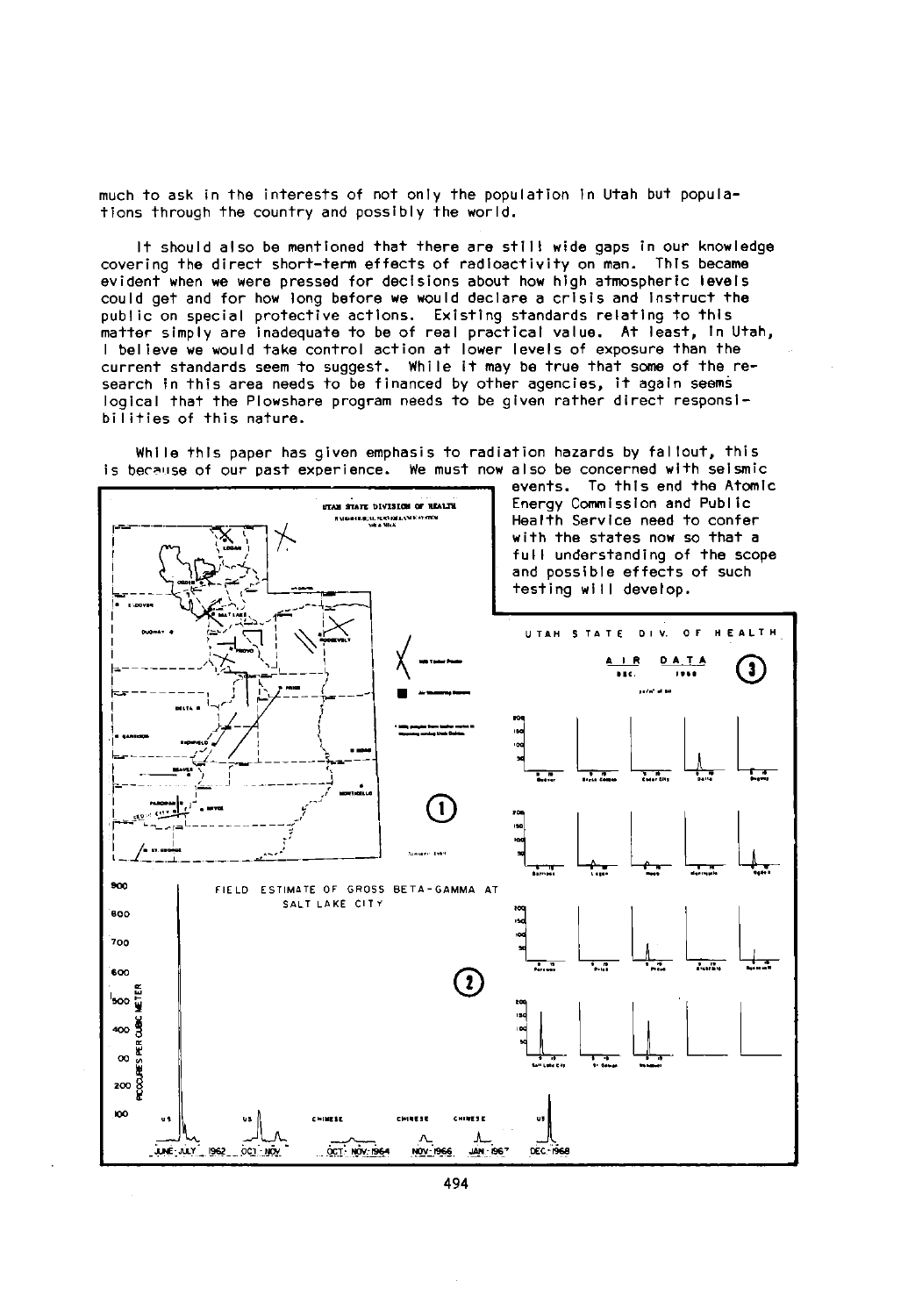1. rom Hal Mueller:

Was any Iodine-131 detected In cow's milk by your network as a result of the December 1968 detonation? If yes, how much and where?

ANSWER:

No

2. From Mr. Phelps:

Earlier In the symposium, It was stated that the Director, State Health Department, Utah was Informed about the cloud trajectory and radionucllde composition with regard to Plowshare cratering events. Do you Inform other groups (i.e., the University of Utah Radioecology<br>Program) of the possibility of fallout and its probable deposition pattern?

ANSWER:

This has been a changing matter because In the beginning the Information we received was restricted to our own official use. This was not shared. Later on as we got Information that could be shared, we did so. Because again the classification of this Information we got was not fully understood. I think the differences that have arisen have resulted In clarification. I understand now that the information that we are going to recleve, we will be able to share. I can't say that Is going to be the.case though, because I haven't received the Information yet In regard to some of the future tests. I think there have been some places for misunderstanding In Utah on this very point.

3. From Wait Kozlowski:

You mentioned "unacceptable hazards," would you describe some hazards which would be "acceptable?"

### ANSWER:

Well, I think this gets back to the discretion of the designer to learn how much radiation imposed on the population Is really necessary. This Is the old discussion of what is necessary. From our standpoint, we don't believe that radiation coming to Utah Is an area over which we have direct control. If it is determined to be necessary by national policy then we need to have the information available to monitor and to take corrective action should it arise. I presume that If the predictions that we are going to get were indicative of high level fallout, we would protest it. I have a committee, though, which I'm sure would meet to discuss this point. The committee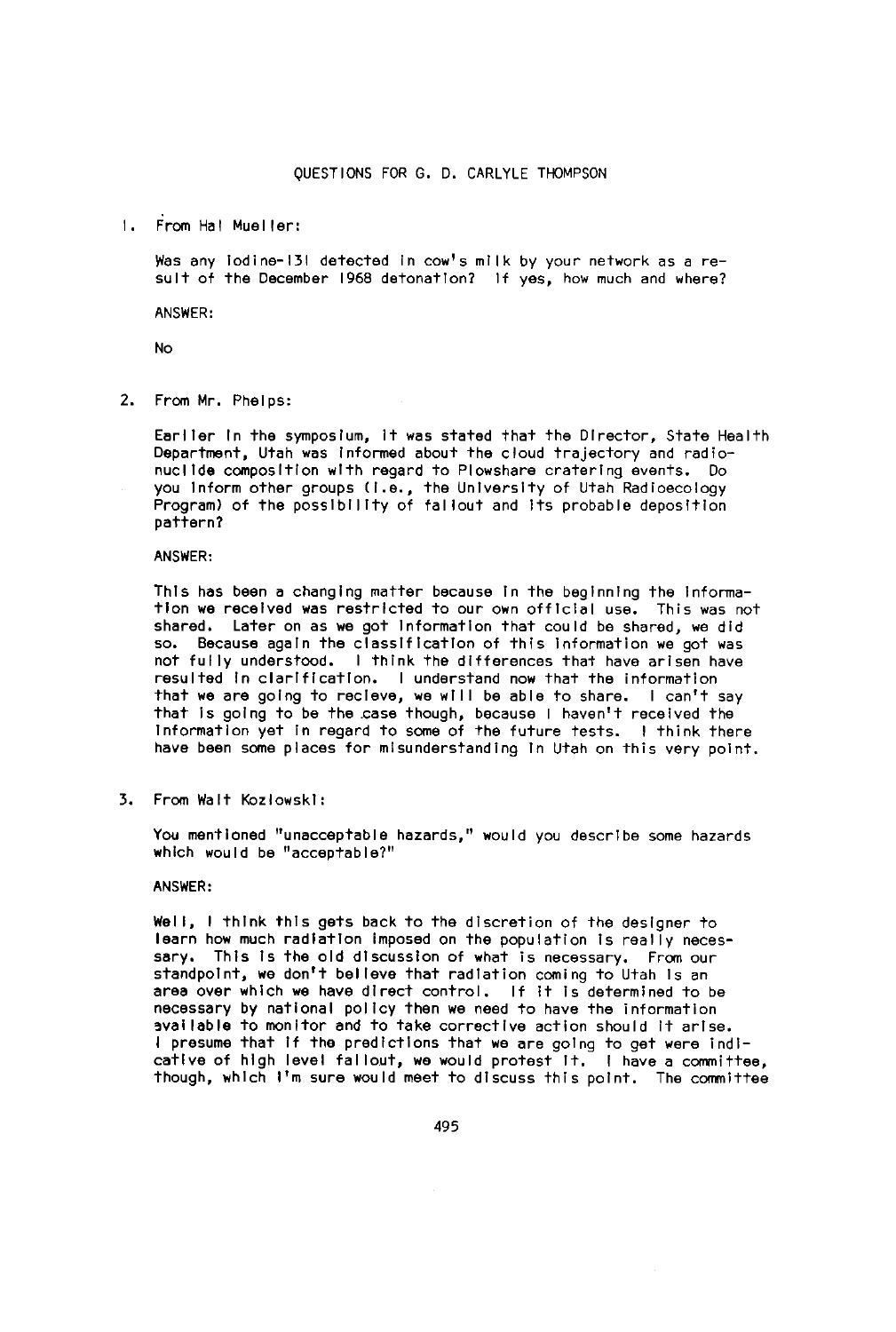already has adopted a policy about which I testified before the Joint Committee on Atomic Energy and responded to the fact that we didn't like the new standards and therefore we would use our own judgment in these standards. So I don't believe I can answer that question anymore precisely than to deal with It in the nature of the event, should It occur, and we would probably have to look at it and make our own judgment.

4. From Walt Kozlowski:

Who are some of the well know experts on the radiological health advisory committee?

ANSWER:

We have two practicing radiologists, we've had a recent change because of Illness, but at all times these men have been highly respected in their field In the state of Utah. We have had some health physicists. We've had some men from Industry. We have the leading physicists from our three large universities. We have nine people - I don't know if I have covered them all or not.

5. From Dr. Pelletier:

How many air sampling stations do you think It is necessary to have In Utah to assure your people that they were not exposed to the cloud of a given event?

ANSWER:

This Is a question the legislature asks me every time I go for money. As long as we don't have any event, they think we don't need the sta-tions. We didn't have any trouble this year after the December event. Actually, the stations which we operate are partly owned by us and partly owned by the Public Health Service which we operate, and some of them, of course, are using different types of Instrumentation for which we are getting comparative results. But I would think we would need about what we now have and if we maintain this, we would be able to determine the fallout In any movement from outside the state. I don't believe every state would need the coverage we have as they move farther away from the Test Site.

6. From Robert Karsh:

The Dugway CBW Incident last year made It apparent that the state of Utah did not got advance Information of what was being tested on March 13. Are you now getting this advance information in the radioactive field? Minnesota is now concerned with the possibility and legality of state rules more stringent than those of the AEC. Does Utah foresee this?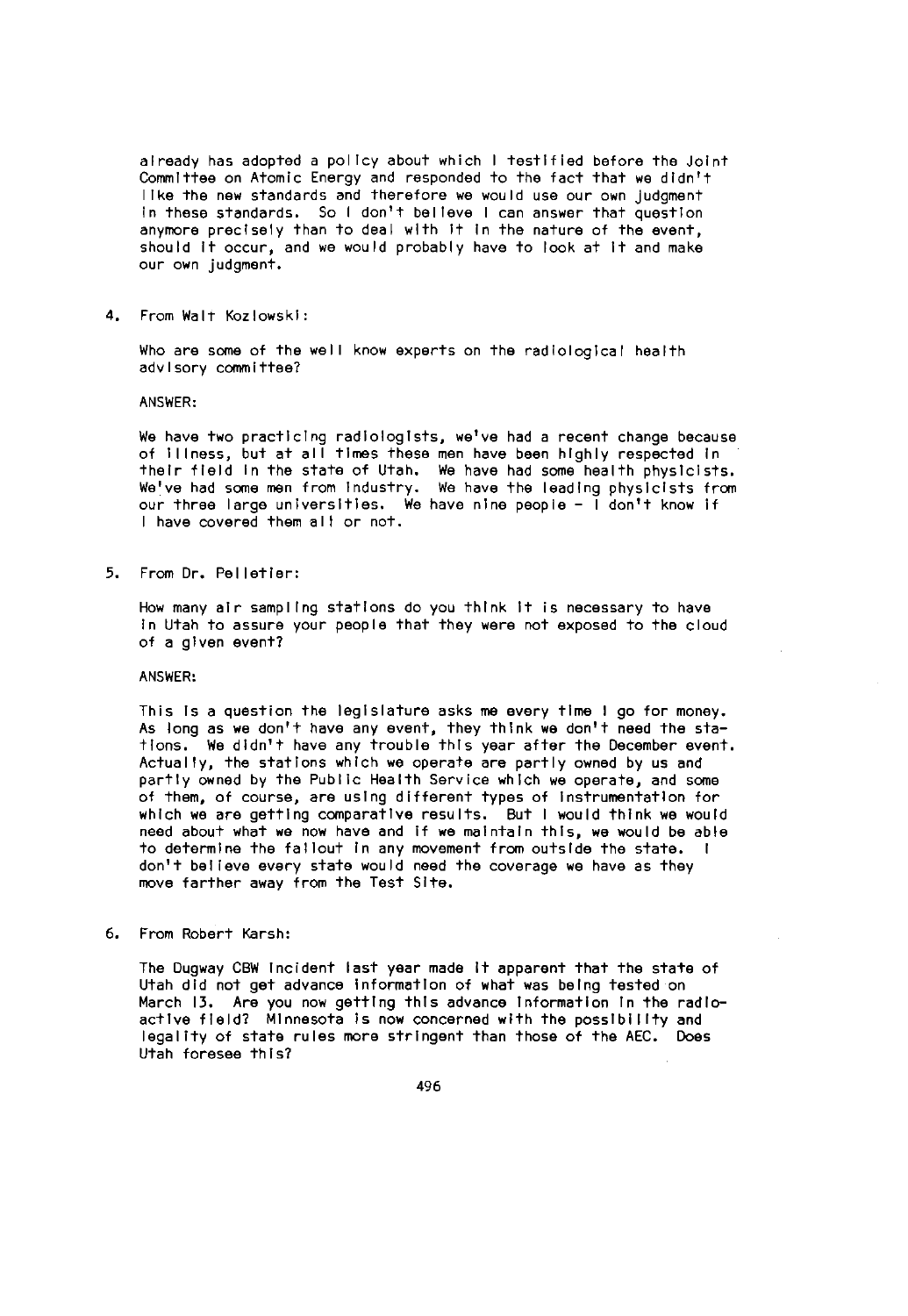# ANSWER:

Just to clarify that first part of the question, I believe we are now involved in being informed from Dugway about all of the events that occur there. Heretofore, we were only involved in the biological events, not the chemical events. We were also involved in the beryllium events at Dugway. But the setup which is now in operation is the same for chemical events as for biological events. With respect to the radiation aspect, we haven't had any event since December, but I have been assured that we will be fully informed of anything that we need and we are having some of our staff visit the Southwestern Radiological Health Laboratory for technical consultation with regard to sharpening our capability on our own instruments with respect to some of the isotopes that have been mentioned here in this conference. We do use the Southwestern Radiological Health Laboratory, of course, for reference for specimens on a number of things and we split specimens with them. I might also say, going back to the former question, that one of the reasons we are able to operate these stations as economically as we are because we locate them in connection with our air pollution program for other air pollutants and so we are able to have a separate device while the man power is common. The daily changing and-checking of motors and pads and testing samples is done by the same person in multiple areas. This reduces the cost substantially<br>to what you would have to do if you were just operating a fallout network as we were originally.

(Second part of question.) I think we have already given indication to that answer by indicating how our own rad health advisory committee reacted to the new FRC standards when they were adopted a few years ago and prepared the statement which I used to testify before the Committee. When the chairman of the Committee asked me who was going to apply the standard In Utah, he said, "Aren't you?" and I said, "Yes, we are," and he said, "Well, that's the answer to your question." So I presume we will apply the FRC standards in our own way in Utah; if that's writing a Utah standard why it will have to be a Utah standard I guess. It does pose a problem and that's what I said in my paper: that I think we have to have some full discussion of these standards. As you remember back in those days it was said that you were changing the rules of the ball game just as you are about to score a *touchdown* and there is some bad reaction to that in several of the states. I wouldn't be surprised if Minnesota is one.

7. From John Martin:

To what extent does your state health safety program on radioactive fallout exposure cooperate or collaborate with local universities and private industry researchers?

# ANSWER:

I don't know of any private industry researchers in this area in Utah. There are some in the *universities and I'm sure* I can say that the communication can be improved in this respect.